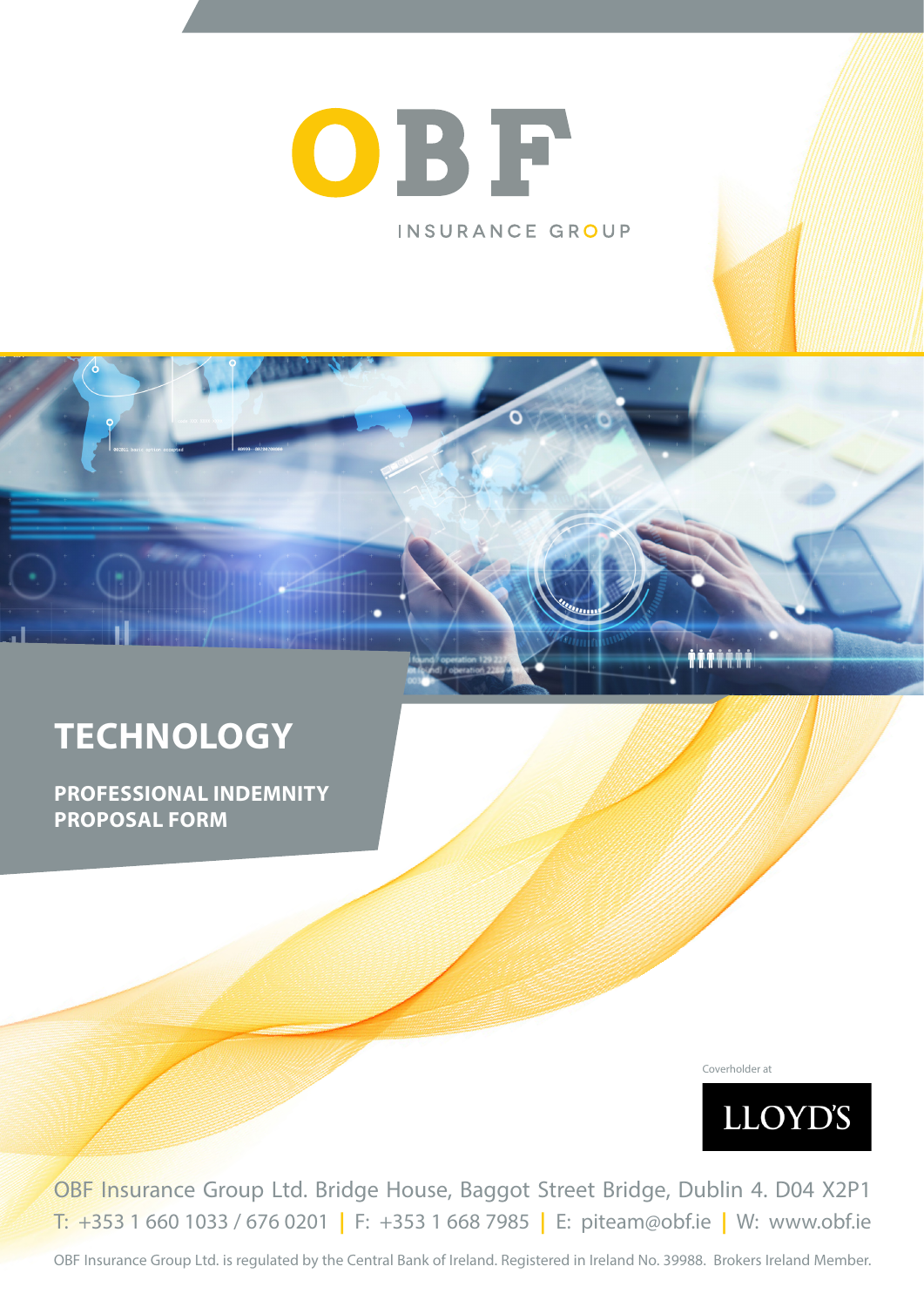### **Please Note:**

- This is a proposal for a contract of insurance, in which 'proposer' or 'you/your' means the individual, company, partnership, limited liability partnership, organisation or association proposing cover.
- This is a proposal form for a policy relating to claims made against the Insured during the period of the policy only – CLAIMS MADE.
- OBF Insurance Group Ltd. draws your attention to the importance of answering all questions honestly and with reasonable care. The answers you give us must be true and complete. This is for your protection because, if you do not give us full and complete information, a claim under your policy could be declined or your cover cancelled. You should also advise us of any material changes in your circumstances which might alter the subject matter of the policy or the nature of the risk being insured. If you do not advise us of such changes, cover under the policy may be lost.
- The proposal form must be fully completed, signed and dated by a person who is of legal capacity and has the authorisation to request this insurance for the Proposer.
- This form does not bind the Proposer but will form part of the Insurance contract if taken up.

## **Please supply the following additional information:**

- Company Brochure
- CVs of Principals
- Copy of Standard Contract Terms and Conditions (if applicable)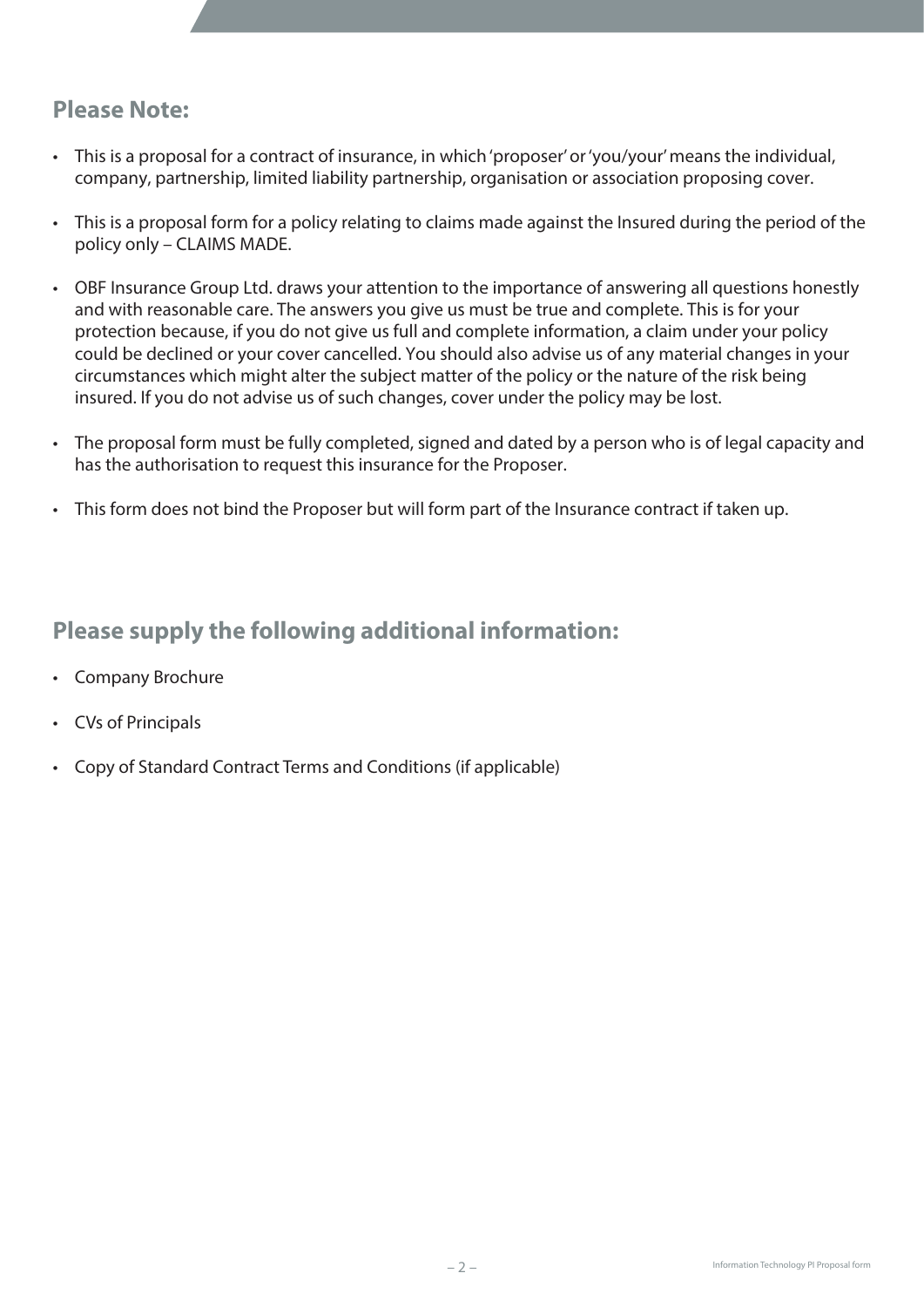### **DETAILS OF THE PROPOSER**

#### **1.** Name(s) of the Firm(s):

|    | 2. Address(es):              |                                               |                                |                                                                                                   |                |                          |                                                                                  |  |  |
|----|------------------------------|-----------------------------------------------|--------------------------------|---------------------------------------------------------------------------------------------------|----------------|--------------------------|----------------------------------------------------------------------------------|--|--|
|    |                              |                                               |                                |                                                                                                   |                |                          |                                                                                  |  |  |
|    | 3. Website:                  |                                               |                                |                                                                                                   |                |                          |                                                                                  |  |  |
|    | 4. Email address:            |                                               |                                |                                                                                                   |                |                          |                                                                                  |  |  |
| 5. | Phone No:                    |                                               |                                | 6. Establishment Date of Firm:                                                                    |                |                          |                                                                                  |  |  |
| 7. |                              |                                               |                                | Please provide details of any subsidiary companies which are to be included under this insurance: |                |                          |                                                                                  |  |  |
|    |                              |                                               | <b>Subsidiary/Trading Name</b> |                                                                                                   | <b>Country</b> |                          |                                                                                  |  |  |
|    |                              |                                               |                                |                                                                                                   |                |                          |                                                                                  |  |  |
|    |                              |                                               |                                |                                                                                                   |                |                          |                                                                                  |  |  |
| 8. | Please give total number of: |                                               |                                | Principals/Partners/Directors:                                                                    |                |                          | <b>Other Technical Staff:</b>                                                    |  |  |
|    |                              |                                               |                                | <b>Qualified Staff:</b>                                                                           |                |                          | Administrative/Other:                                                            |  |  |
| 9. |                              | Details of all Directors/Partners/Principals: |                                |                                                                                                   |                |                          |                                                                                  |  |  |
|    |                              | <b>Partners/Principals</b>                    |                                | <b>Qualifications</b>                                                                             |                | <b>Date</b><br>Qualified | <b>How long a Director,</b><br><b>Partner, Principal of</b><br>this firm/company |  |  |

| 10. a) Has any other practice or business amalgamated or merged with you? | Yes $\overline{1}$ | No |  |
|---------------------------------------------------------------------------|--------------------|----|--|
| b) Have you purchased any other practice or business?                     | Yes $\vert$        | No |  |
|                                                                           |                    |    |  |

 If Yes, please provide full details:

**11.** If the Proposer is a sole practitioner, what procedures are in place for periods of absence from the office or illness? Please provide full details: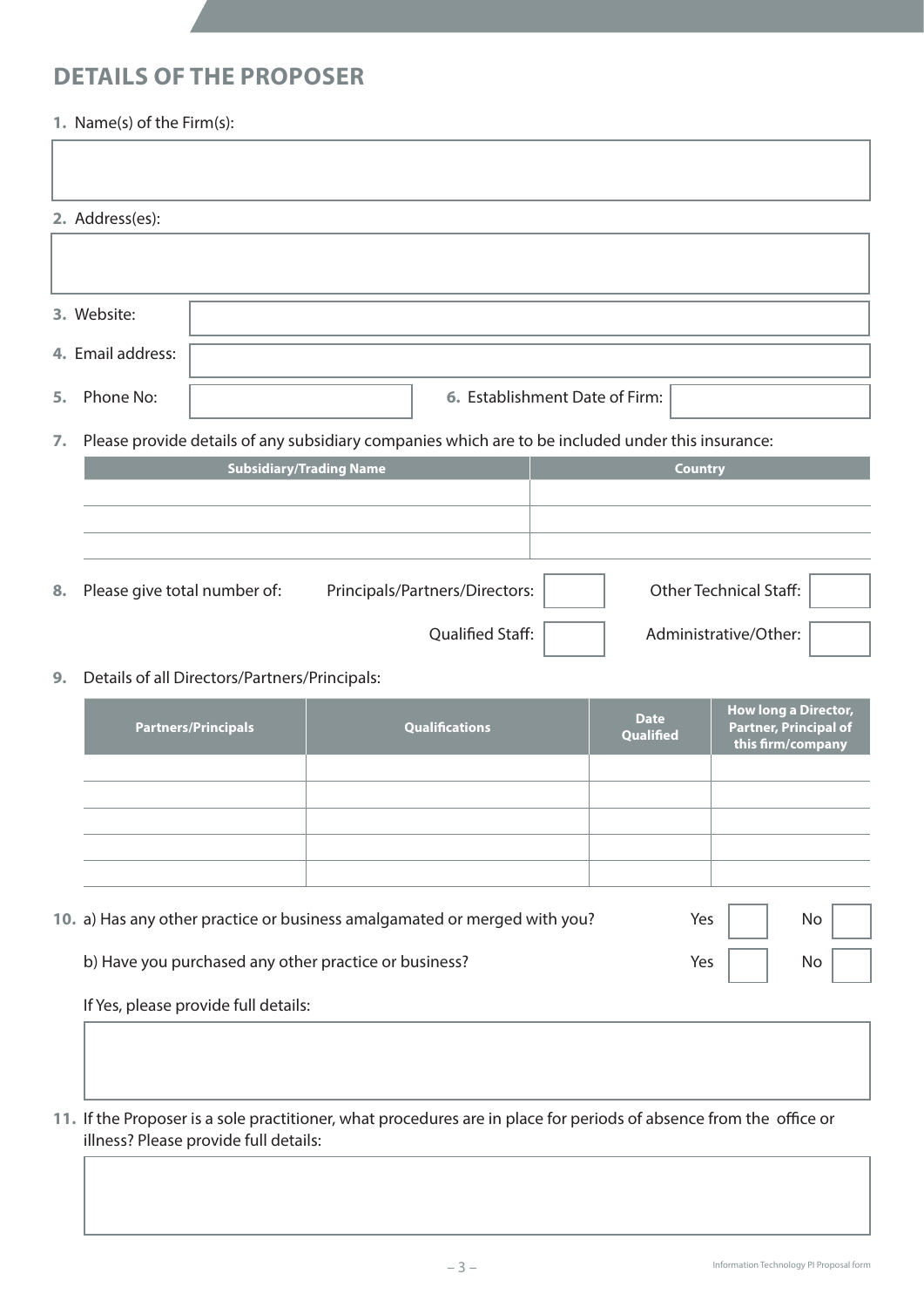## **DETAILS OF ACTIVITIES/INCOME/FEES**

**1.** a) Please provide the details of your gross fees:

|                        | <b>Last Financial Year</b> |  | <b>Current Financial Year</b> |  |  | <b>Estimate for Next Financial Year</b> |  |  |  |  |
|------------------------|----------------------------|--|-------------------------------|--|--|-----------------------------------------|--|--|--|--|
|                        |                            |  |                               |  |  |                                         |  |  |  |  |
| Gross Fee              |                            |  |                               |  |  |                                         |  |  |  |  |
| Maximum Fee            |                            |  |                               |  |  |                                         |  |  |  |  |
| Average Fee            |                            |  |                               |  |  |                                         |  |  |  |  |
| b) Financial Year End: |                            |  |                               |  |  |                                         |  |  |  |  |

**2.** a) Please provide a percentage split of your income by geographical area:

|                                            | % of Gross Fees |
|--------------------------------------------|-----------------|
| <b>Domestic Contracts</b>                  |                 |
| <b>UK Contracts</b>                        |                 |
| <b>EU Contracts</b>                        |                 |
| USA/Canada (Subject to non USA/Canada Law) |                 |
| USA/Canada (Subject to USA/Canada Law)     |                 |
| Rest of the World                          |                 |

#### b) If Rest of the World work is carried out, please list the countries in which services are performed:

#### **3.** Please list the Proposer's six largest contracts in the last five years:

| <b>Client</b> | <b>Territory</b> | Description of<br>Professional Services | <b>Total</b><br><b>Contract</b><br><b>Value</b> | <b>Your</b><br><b>Fees</b> | <b>Start</b><br><b>Date</b> | <b>End</b><br><b>Date</b> |
|---------------|------------------|-----------------------------------------|-------------------------------------------------|----------------------------|-----------------------------|---------------------------|
|               |                  |                                         |                                                 |                            |                             |                           |
|               |                  |                                         |                                                 |                            |                             |                           |
|               |                  |                                         |                                                 |                            |                             |                           |
|               |                  |                                         |                                                 |                            |                             |                           |
|               |                  |                                         |                                                 |                            |                             |                           |
|               |                  |                                         |                                                 |                            |                             |                           |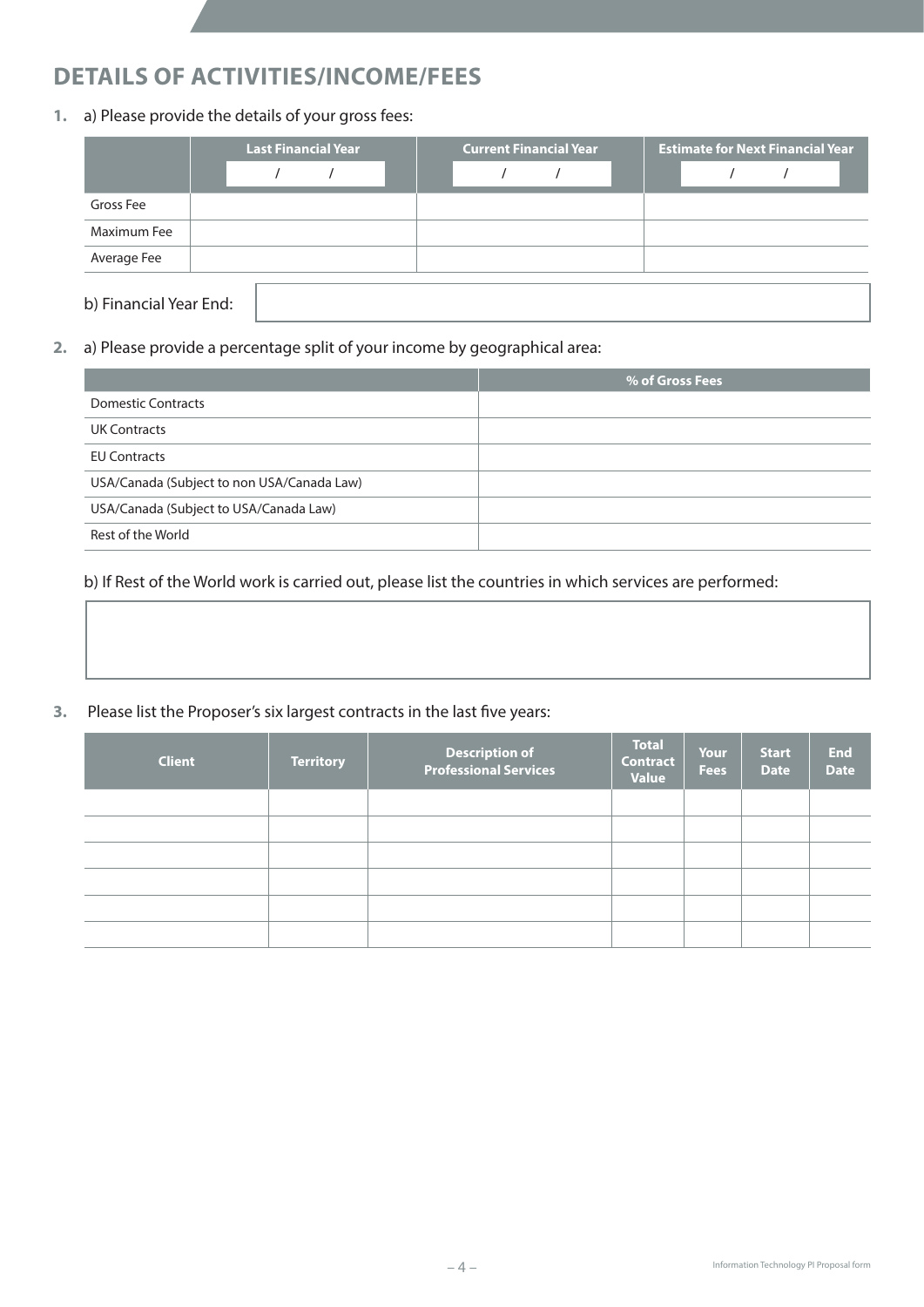**4.** a) Please provide a split of activities in the previous financial year or next year estimate if a new business:

| <b>Activity</b>                                              | Ireland - % | <b>UK - %</b> | $EU - %$ | USA\Cana-<br>da - % | <b>Rest of the</b><br>World - % |
|--------------------------------------------------------------|-------------|---------------|----------|---------------------|---------------------------------|
| <b>IT Consultancy</b>                                        |             |               |          |                     |                                 |
| <b>IT Security Consultants</b>                               |             |               |          |                     |                                 |
| <b>IT Training</b>                                           |             |               |          |                     |                                 |
| Project Management<br>i) Where you set the specification     |             |               |          |                     |                                 |
| ii) Where a third party sets the specification               |             |               |          |                     |                                 |
| Bespoke Software Development                                 |             |               |          |                     |                                 |
| Own Shrinkwrap software (sale)                               |             |               |          |                     |                                 |
| Own Customisable Software (sale)                             |             |               |          |                     |                                 |
| Third Party shrink wrap software (sale)                      |             |               |          |                     |                                 |
| Third Party Customisable Software (sale)                     |             |               |          |                     |                                 |
| Software Maintenance - Own                                   |             |               |          |                     |                                 |
| Software Maintenance - Third Party                           |             |               |          |                     |                                 |
| Software Installation                                        |             |               |          |                     |                                 |
| <b>Facilities Management</b>                                 |             |               |          |                     |                                 |
| Data Processing                                              |             |               |          |                     |                                 |
| <b>Website Design</b>                                        |             |               |          |                     |                                 |
| <b>Website Hosting</b>                                       |             |               |          |                     |                                 |
| Application Hosting (excluding application maintenance)      |             |               |          |                     |                                 |
| Domain Name Registration                                     |             |               |          |                     |                                 |
| <b>Internet Service Provision</b>                            |             |               |          |                     |                                 |
| Sale/Supply of Hardware                                      |             |               |          |                     |                                 |
| Hardware Maintenance                                         |             |               |          |                     |                                 |
| <b>Hardware Installation</b>                                 |             |               |          |                     |                                 |
| Cabling                                                      |             |               |          |                     |                                 |
| Other Work - Please provide full details on a separate sheet |             |               |          |                     |                                 |
| <b>TOTAL (100%)</b>                                          |             |               |          |                     |                                 |

 b) Please split the Firm(s) business between the following market sectors:

| Government               | $\%$ |
|--------------------------|------|
| Manufacturing/Industrial |      |
| Construction/Engineering |      |
| Trade Wholesale/Retail   | $\%$ |
| Healthcare/Medical       |      |

| Government               | $\%$ | Finance    | $\%$ |
|--------------------------|------|------------|------|
| Manufacturing/Industrial | $\%$ | Commercial | $\%$ |
| Construction/Engineering | $\%$ | Aerospace  | $\%$ |
| Trade Wholesale/Retail   | $\%$ | Rail       | $\%$ |
| Healthcare/Medical       | $\%$ | Other      | $\%$ |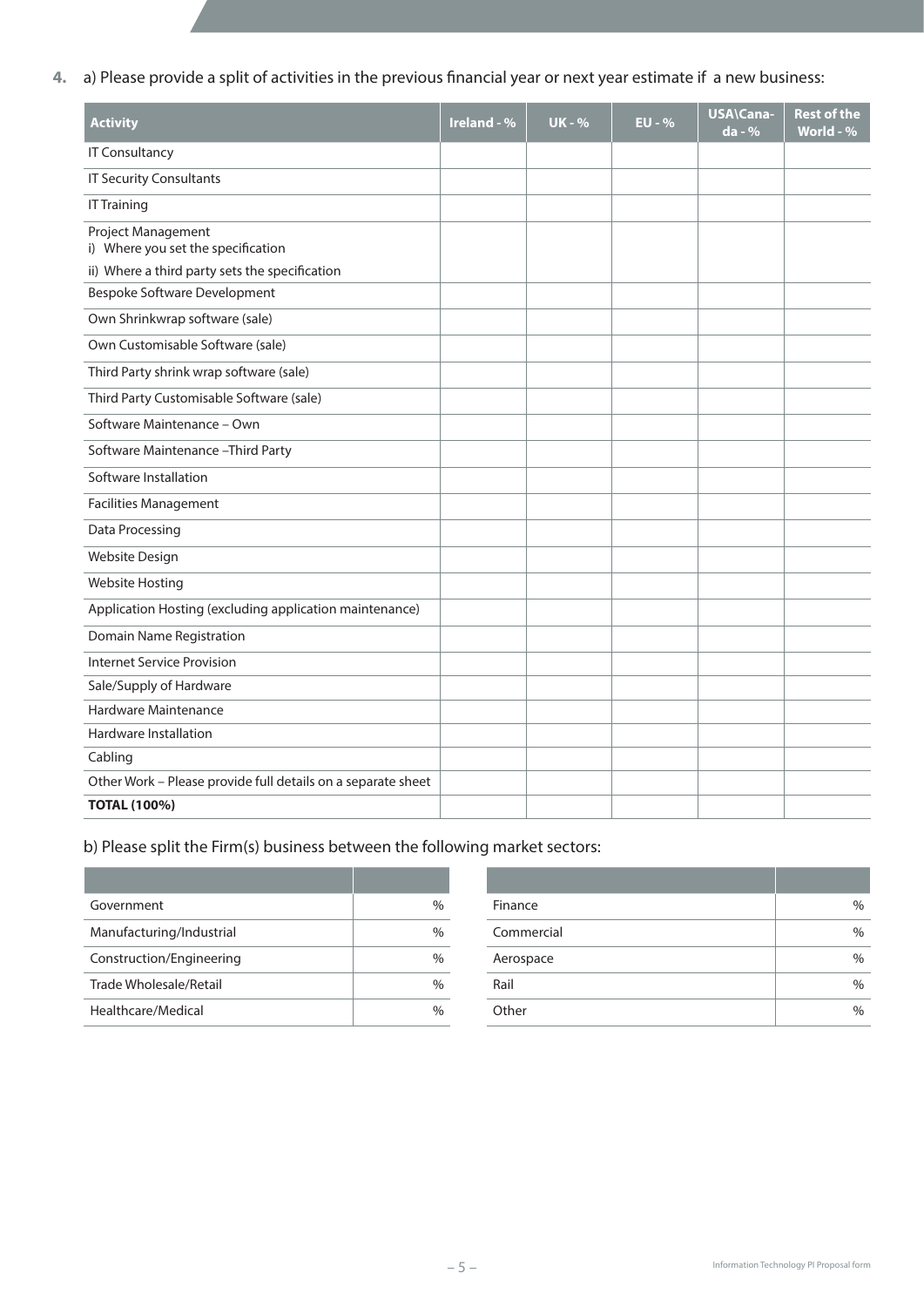|    | Enterprise Resource Planning (ERP) Software?                                                                                                                             | Yes | No |
|----|--------------------------------------------------------------------------------------------------------------------------------------------------------------------------|-----|----|
|    |                                                                                                                                                                          |     |    |
|    | <b>Encryption Software?</b>                                                                                                                                              | Yes | No |
|    | Security Software / Public Key Infrastructure?                                                                                                                           | Yes | No |
|    | Mission / Systems Critical Software?                                                                                                                                     | Yes | No |
|    | If Yes, to any of the above, please provide further details:                                                                                                             |     |    |
|    |                                                                                                                                                                          |     |    |
|    | d) Do you utilise the use of heat away from your premises?                                                                                                               | Yes | No |
|    | If Yes, please provide the wageroll applicable.                                                                                                                          |     |    |
|    |                                                                                                                                                                          |     |    |
| 5. | Is the failure of any of your products or services liable to result in any of the following outcomes:                                                                    |     |    |
|    | a) Loss of life or injury to a person?                                                                                                                                   | Yes | No |
|    | b) Destruction or damage to physical property?                                                                                                                           | Yes | No |
|    | c) Immediate and large financial loss?                                                                                                                                   | Yes | No |
|    | d) Significant cumulative financial loss?                                                                                                                                | Yes | No |
|    | e) Insignificant financial loss (more of a nuisance)?                                                                                                                    | Yes | No |
|    | If Yes to any of the above, please explain why:                                                                                                                          |     |    |
|    |                                                                                                                                                                          |     |    |
|    |                                                                                                                                                                          |     |    |
|    | 6. a) What percentage of the Firm's income is paid to sub-contractors appointed<br>by the Proposer?                                                                      |     |    |
|    | b) Please give full details of the work undertaken by sub-contractors, how are they selected and managed:                                                                |     |    |
|    |                                                                                                                                                                          |     |    |
|    |                                                                                                                                                                          |     |    |
|    | c) Does the Proposer accept contractual responsibility for sub-contractors<br>(rather than simply appointing them)?                                                      | Yes | No |
|    | d) Does the proposer ensure that such sub-contractors have entered into a binding<br>contract accepting full responsibility for their own professional neglect, error or |     |    |
|    | omission and does the proposer ensure the sub-consultants carry and maintain in<br>force Professional Indemnity insurance?                                               | Yes | No |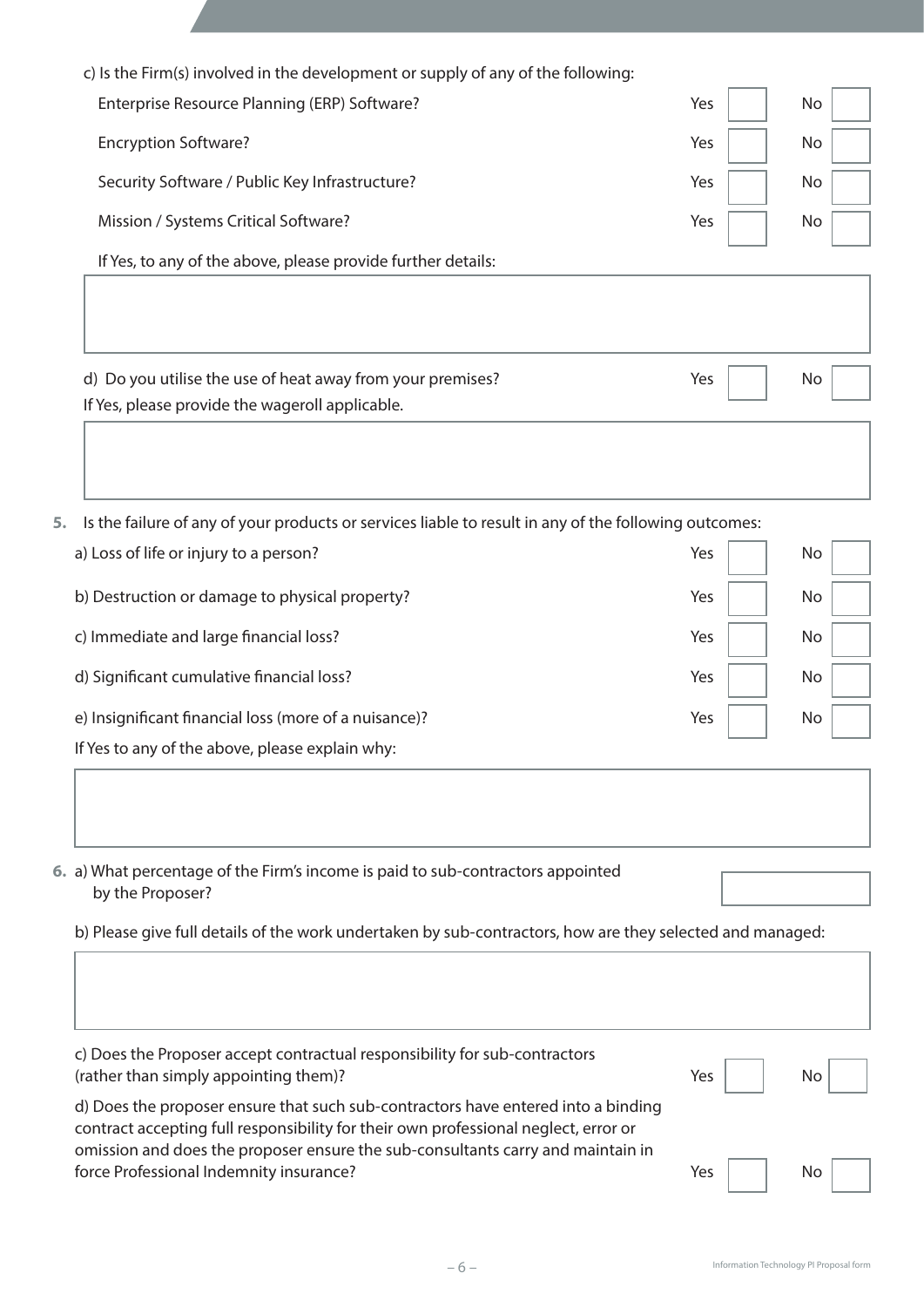|    | e) Does the proposer check that the sub-contractor has adequate resources?                                                  | Yes | No. |
|----|-----------------------------------------------------------------------------------------------------------------------------|-----|-----|
| 7. | Is cover required for any previous activity, now ceased, which is different from that<br>declared within the proposal form? | Yes | No  |
|    | If Yes, please give full details:                                                                                           |     |     |
|    |                                                                                                                             |     |     |
| 8. | Who are the Firm(s) top 3 competitors :                                                                                     |     |     |
|    |                                                                                                                             |     |     |
|    |                                                                                                                             |     |     |

## **RISK MANAGEMENT**

| Does the Proposer(s) always use standard written contract conditions which<br>clearly outline the scope of service? | Yes | No <sub>1</sub> |
|---------------------------------------------------------------------------------------------------------------------|-----|-----------------|
| If No:                                                                                                              |     |                 |
| a) What percentage of contracts are in a non-standard form?                                                         |     |                 |
| b) What is the procedure for the signoff of non-standard contracts?                                                 |     |                 |
|                                                                                                                     |     |                 |

| 2. | a) In respect of all contracts the Proposer(s) enters into, do they always include:                                  |     |    |  |
|----|----------------------------------------------------------------------------------------------------------------------|-----|----|--|
|    | An outline of the scope of services to be provided?                                                                  | Yes | No |  |
|    | Limitation of Liabilities?                                                                                           | Yes | No |  |
|    | Direct, Consequential and Economic Loss Exclusion?                                                                   | Yes | No |  |
|    | Indirect, Consequential and Economic Loss Exclusion?                                                                 | Yes | No |  |
|    | Force Majeure?                                                                                                       | Yes | No |  |
|    | Guarantees?                                                                                                          | Yes | No |  |
|    | <b>Warranty Disclaimers?</b>                                                                                         | Yes | No |  |
|    | <b>Hold Harmless Agreements?</b>                                                                                     | Yes | No |  |
|    | <b>Arbitration Agreement?</b>                                                                                        | Yes | No |  |
|    | b) Does the customer always sign the contract?                                                                       | Yes | No |  |
|    | c) Does the Firm(s) have standard procedures for regular review of ongoing<br>contracts internally and with clients? | Yes | No |  |
|    | Does the Firm(s) provide advice or services which fall outside<br>d)<br>the scope of the contract?                   | Yes | No |  |

H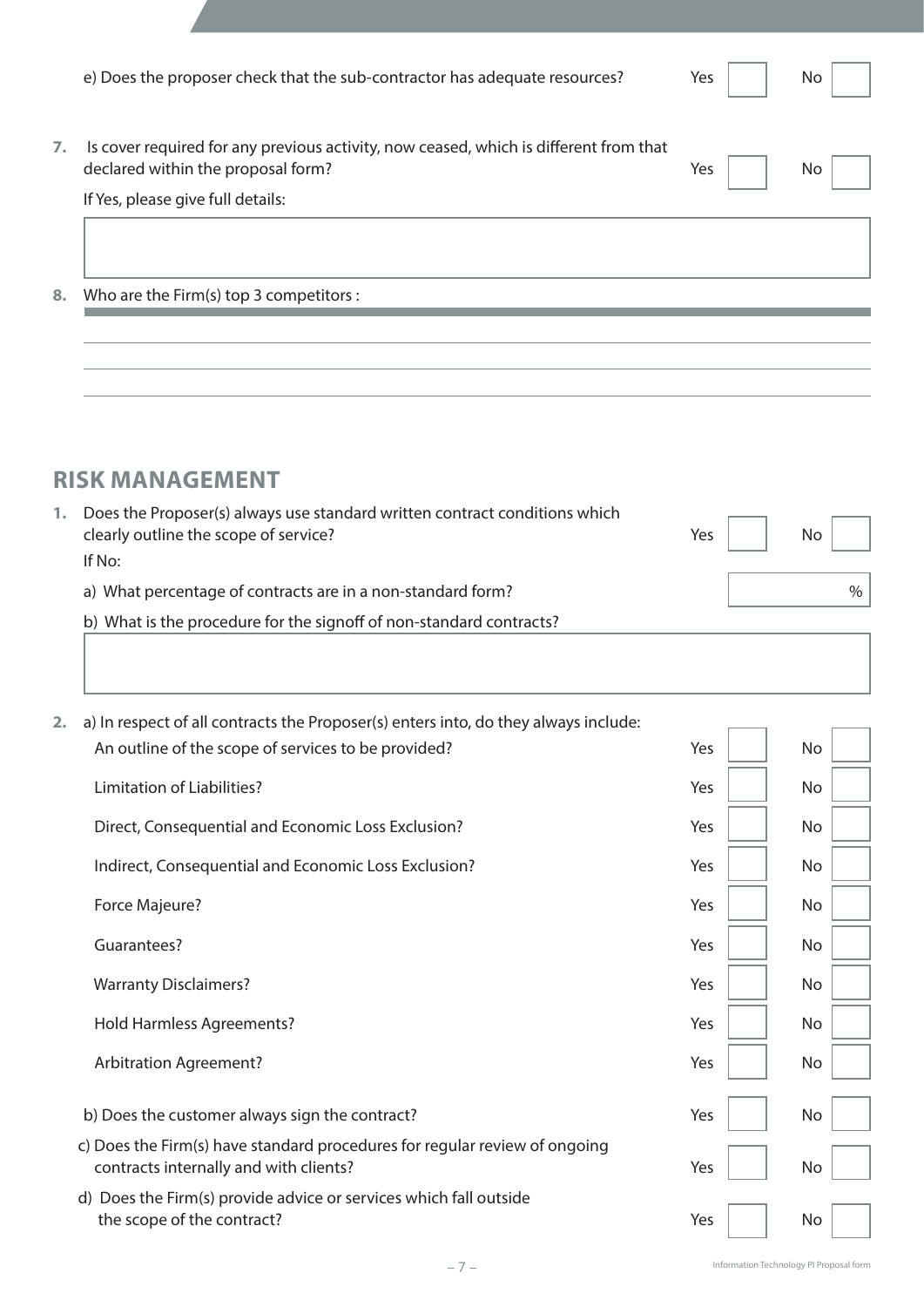| e) Does the Firm(s) have any of the following quality control procedures:       |     |     |
|---------------------------------------------------------------------------------|-----|-----|
| Written and Formalised Quality Control Procedures?                              | Yes | No. |
| Prototype Development?                                                          | Yes | No  |
| Alpha Testing?                                                                  | Yes | No  |
| Beta Testing?                                                                   | Yes | No  |
| <b>Statistical Process Control?</b>                                             | Yes | No  |
| <b>Total Quality Management?</b>                                                | Yes | No  |
| f) Is a final test made with the customer present, and sign off by the customer |     |     |
| required?                                                                       | Yes | No  |
| g) Does the firm offer and promote continuing training?                         | Yes | No  |

#### **PREVIOUS/CURRENT INSURANCE**

|  | Does the Proposer currently have a Professional Indemnity Insurance policy in force? Yes by |  |  |
|--|---------------------------------------------------------------------------------------------|--|--|
|  |                                                                                             |  |  |

|    | If Yes:                                                  |                                                                                |     |    |
|----|----------------------------------------------------------|--------------------------------------------------------------------------------|-----|----|
|    | a) Insurer                                               |                                                                                |     |    |
|    | b) Expiry Date                                           |                                                                                |     |    |
|    | c) Limit of Indemnity                                    |                                                                                |     |    |
|    | d) Excess                                                |                                                                                |     |    |
|    | e) Premium                                               |                                                                                |     |    |
|    | f) Expiry Retroactive Date                               |                                                                                |     |    |
| 2. | refused or had any special terms imposed by any insurer? | Has any previous policy for Professional Indemnity insurance been cancelled or | Yes | No |
|    | If Yes, please provide full details:                     |                                                                                |     |    |
|    |                                                          |                                                                                |     |    |

**3.** Please indicate the Limit of Indemnity required:

|    | €500,000                                                 | €1,000,000 | €1,500,000 | €2,000,000 | €2,500,000 |  |
|----|----------------------------------------------------------|------------|------------|------------|------------|--|
|    | €3,000,000                                               | €5,000,000 |            |            |            |  |
|    | Please specify if other:                                 |            |            |            |            |  |
| 4. | What Excess is the Proposer prepared to carry uninsured? |            |            |            |            |  |

ĭ.

T.

 €1,000, €2,500, €5,000, €10,000 or'Other'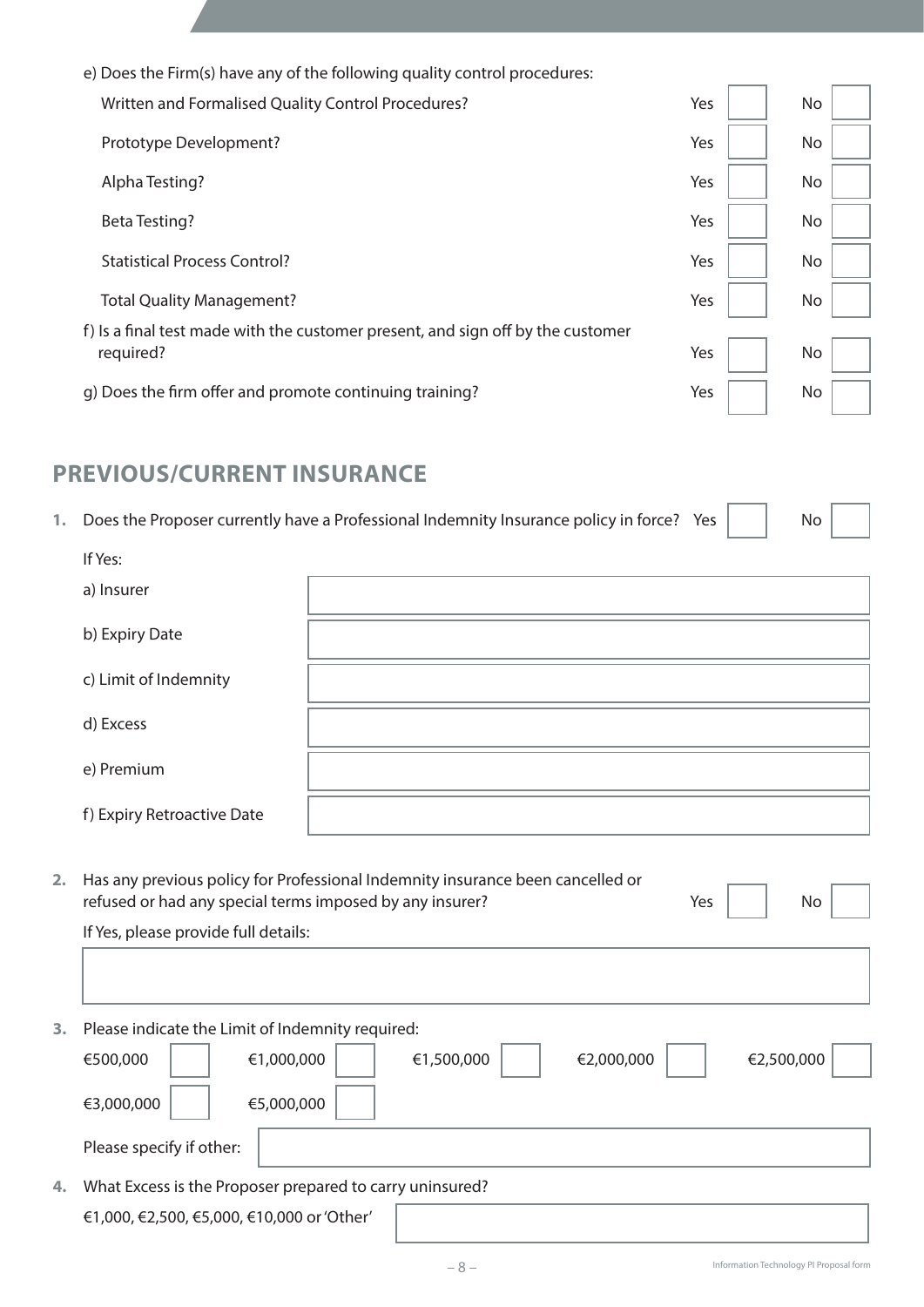## **CLAIMS/CIRCUMSTANCES INFORMATION**

| Have any claims alleging negligent act, error or omission (successful or otherwise)<br>been made against you, your predecessors in business, or present or past partners, |     |     |  |
|---------------------------------------------------------------------------------------------------------------------------------------------------------------------------|-----|-----|--|
| principals or directors?                                                                                                                                                  | Yes | No  |  |
| If Yes, have such matters been notified to current or previous Underwriters?                                                                                              | Yes | No. |  |
| Please provide full details:                                                                                                                                              |     |     |  |

**2.** Are you or any partners, directors or principals, after having made full enquires, including of all staff, aware of any of the following matters:

| a) Any circumstances which may give rise to a claim against you, your predecessors in |     |     |
|---------------------------------------------------------------------------------------|-----|-----|
| business or any past or present partner, director, principal or employees?            | Yes | No. |
| b) The receipt of any complaints, whether oral or in writing, regarding services      |     |     |
| performed or advice given by you?                                                     | Yes | No  |
|                                                                                       |     |     |

If Yes, please provide full details:

| 3. . | Is any person within the Company facing or have they ever faced criminal<br>investigations or disciplinary proceedings by any Institute or other relevant body?<br>If Yes, please provide full details:: | Yes | No |
|------|----------------------------------------------------------------------------------------------------------------------------------------------------------------------------------------------------------|-----|----|
|      |                                                                                                                                                                                                          |     |    |
| 4.   | Are there any other Material facts which ought to be disclosed?<br>If Yes, please provide full details on a separate sheet.                                                                              | Yes | No |

## **DATA PROTECTION**

OBF Insurance Group Ltd. recognise that protecting personal information including sensitive personal information is very important and we recognise that you have an interest in how we collect, use and share such information. Our Data Protection Policy is in line with the requirements under the General Data Protection Regulations (GDPR) which are effective from 25 May 2018.

Please read the following carefully as it contains important information relating to the information that you give us or has been provided to us on your behalf. If you provide information relating to anyone other than yourself, you are responsible for obtaining their consent to the use of their data in the manner outlined below.

Full details of how we collect, use, store and protect your data can be found in our Data Privacy Notice, a copy of which is available on request or via our website, www.obf.ie.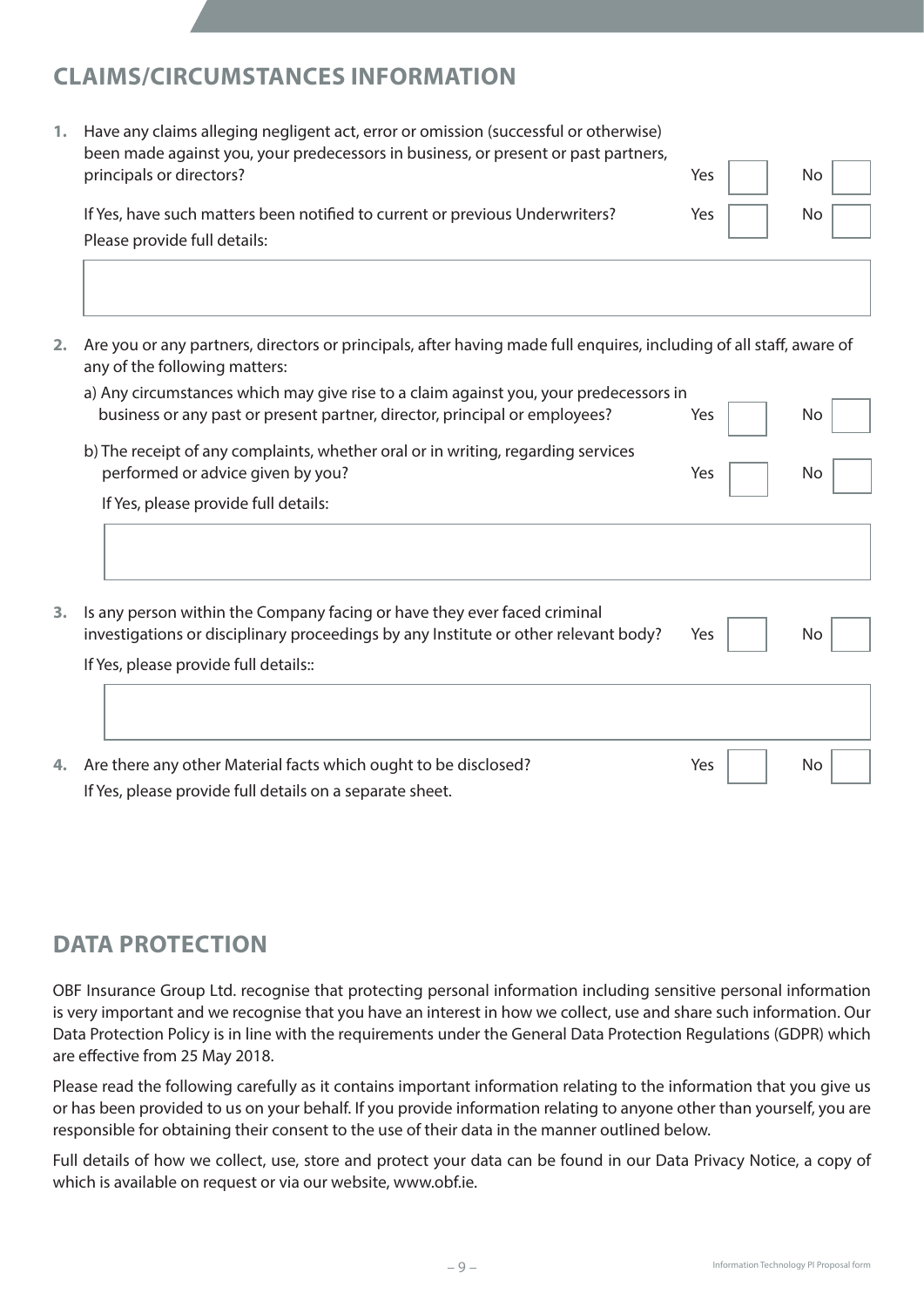#### **What does OBF Insurance Group Ltd. do with your personal data?**

Information you provide will be used by OBF Insurance Group Ltd. for the purposes of processing your application and administering your insurance policy. OBF Insurance Group Ltd. may need to collect sensitive personal data relating to you (such as medical or health records) in order to process your application and/or any claim made.

All information supplied by you will be treated in confidence by OBF Insurance Group Ltd. and will not be disclosed to any third parties except (a) to our agents, sub –contractors and reinsurers (b) to third parties involved in the assessment, administration or investigation of a claim (c) where your consent has been received or (d) to meet our legal or regulatory obligations. In order to provide you with products and services this information will be held in the data systems of OBF Insurance Group Ltd. or our agents or subcontractors. The data is held on servers with multiple layers of security. Please note that some servers which may hold your data are located outside the EU.

We will hold data collected from you for the duration of our business relationship with you and for six years after that. This is a requirement under the Central Bank's Consumer Protection Code 2012. Your data may be used for the purposes of automated decision making but will not be used for profiling purposes.

OBF Insurance Group Ltd. may pass your information to other companies for processing on its behalf. OBF Insurance Group Ltd. will ensure that its transfer of data is lawful and that your information is kept securely and only used for the purpose for which it was provided.

Calls to and from OBF Insurance Group Ltd. are recorded for quality assurance or verification purposes.

#### **Your Rights under our Data Protection Policy**

You have the right to:

- Access the data we hold about you
- Have the data we hold about you transferred to another person or organisation
- Have inaccurate data about you corrected
- Have information about you erased (this could affect our ability to process your business)
- Object to direct marketing from us
- Restrict the processing of your data (this could affect our ability to process your business)
- Make a complaint to us about the implementation of our data protection policy and procedures.

To access the data we hold about you, you will need to complete and submit a Data Access Request Form, available on request or via our website.

#### **Data Breaches**

In the event of a data breach which results in your personal data being compromised, we will advise the Data Protection Commissioner within 72 hours at most, unless the data was encrypted or anonymised. Were there is a high risk to your rights, as set out in the GDPR, we will also advise you of the details of the breach and the steps we have taken to rectify it and prevent its recurrence.

#### **Fraud Prevention, Detection and Claims History**

In order to prevent and detect fraud as well as the non-disclosure of material information, and in addition to comply with money-laundering legislation, OBF Insurance Group Ltd. may at any time:

- Share information about you with companies or organisations outside OBF Insurance Group Ltd. including, where appropriate, private investigators and public bodies including An Garda Siochana
- Check your details with fraud prevention agencies as well as databases and other sources of information including, but not limited to, the insurance industry claims database known as InsuranceLink. For information on the functioning of InsuranceLink, please visit insurancelink.ie.